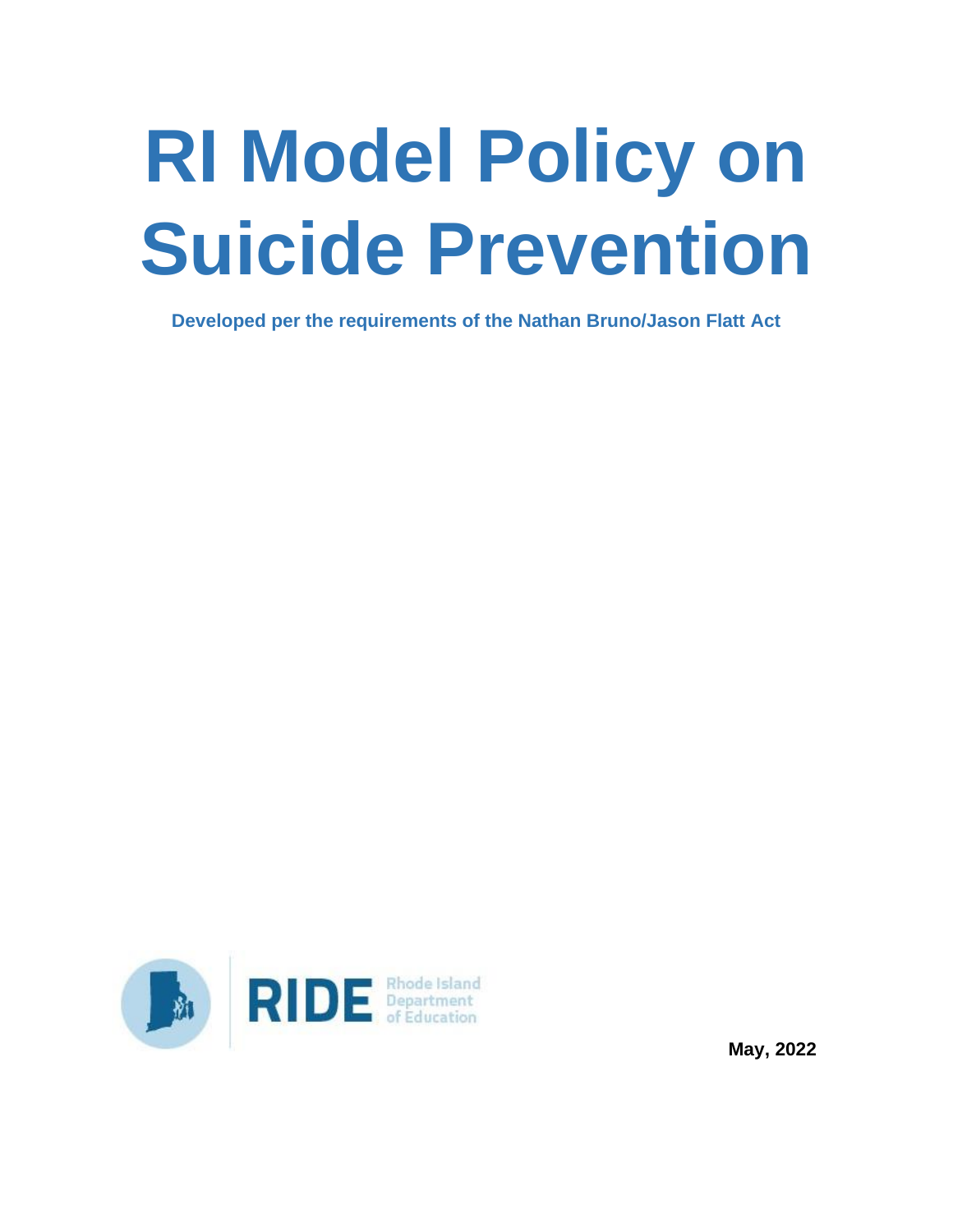## **RI Model Policy on Suicide Prevention**

## **Introduction**

In the spring of 2021, the RI General Assembly passed the Nathan Bruno/Jason Flatt [Act \(16-21.7\)](http://webserver.rilin.state.ri.us/Statutes/TITLE16/16-21.7/INDEX.htm) that serves as the enabling legislation for this model policy guidance. Requirements of the act include:

- Adoption of Rules and Regulations supporting suicide awareness and prevention training each year for public school personnel and students;
- Prepare a list of approved [suicide prevention](https://www.ride.ri.gov/Portals/0/Uploads/Documents/Students-and-Families-Great-Schools/Health-Safety/Mental-Wellness/Resource-List.pdf?ver=2022-03-29-105910-987) training materials; and,
- Develop and adopt a model policy on student suicide prevention to address procedures related to prevention, intervention and postvention

The purpose of this policy is to protect the health and well-being of all students by having procedures in place to prevent, assess the risk of, intervene, and respond to suicide. The policy recognizes:

- Physical and mental health as integral components of student outcomes, both educationally and throughout the lifespan;
- Suicide as a leading cause of death among young people locally, nationally, and globally;
- School's role in providing an environment that is sensitive to individual and societal factors that place youth at greater risk for suicide and helps to foster positive youth development and resilience;
- Comprehensive suicide prevention policies include prevention, intervention, and postvention components; and
- Alignment with other policies, programs and practices that support the overall social, emotional and behavioral health of students [\(American Foundation For](https://afsp.org/) [Suicide Prevention,](https://afsp.org/) 2022).

This guidance in based on the [Model School District Policy on Suicide Prevention:](https://afsp.org/model-school-policy-on-suicide-prevention)  [Model Language, Commentary and Resources.](https://afsp.org/model-school-policy-on-suicide-prevention) It is published by the [American](https://afsp.org/)  [Foundation For Suicide Prevention](https://afsp.org/) and represents a collaboration of the Foundation, [American School Counselor Association,](https://www.schoolcounselor.org/) [National Association of School Psychologists,](https://www.nasponline.org/) and [The Trevor Project.](https://www.thetrevorproject.org/) A model policy template in included.

Schools with positive school climate and integrated social emotional learning are more likely than comparison schools to achieve higher standards of school safety, including less bullying, less student isolation, more positive peer and teacher-student relationships, and less weapon threat and use on school campuses. Most students with mental illness are not violent, establishing systems for early identification and mental health treatment for students with mental health challenges can protect students who may be vulnerable to disconnection, isolation, loss of social status, self-harm, retaliation, and aggressive behavior, all of which are predictive of future violence [\(National Center on School Mental Health, 2021\)](https://www.schoolmentalhealth.org/).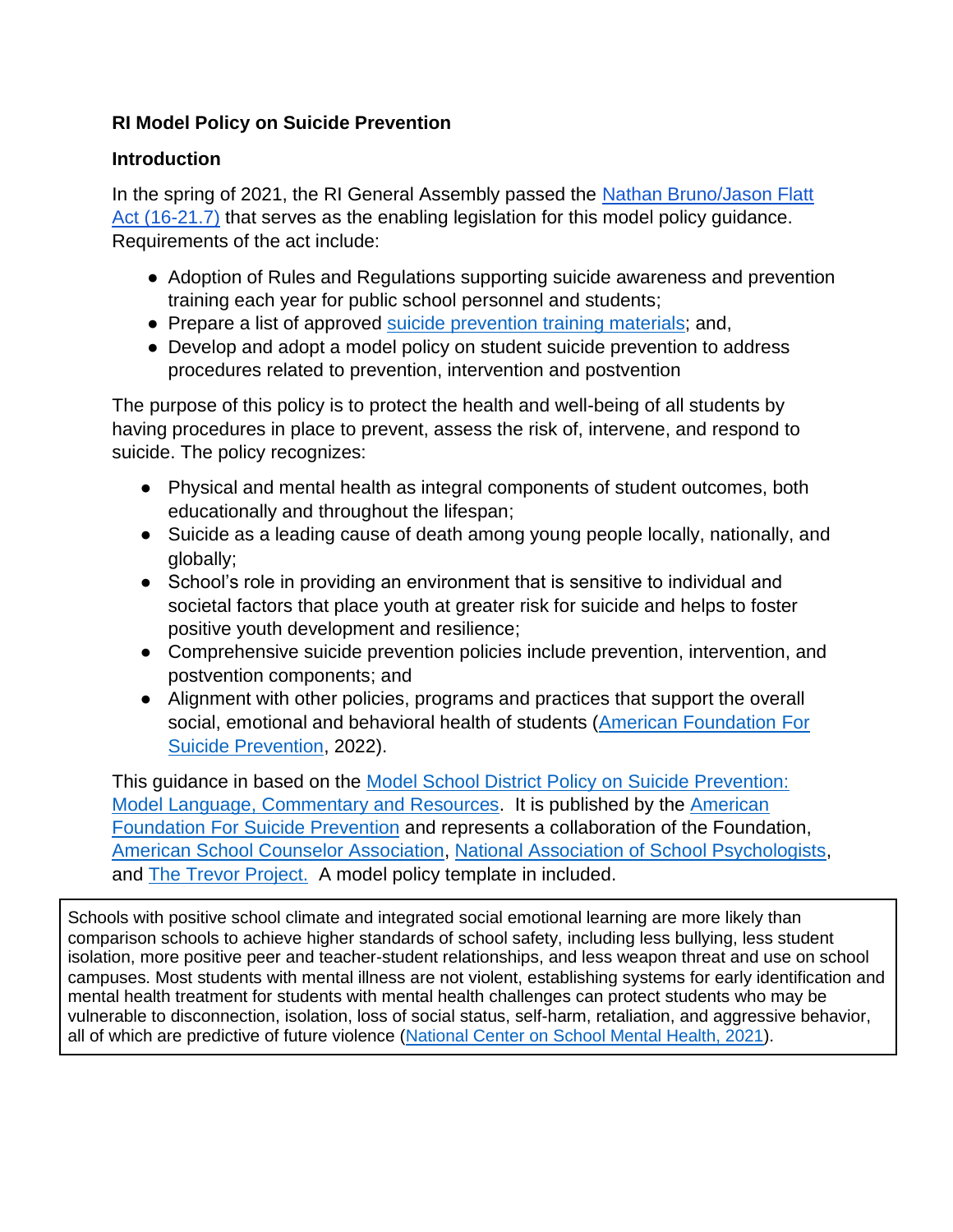## **Scope**

This policy covers the entire school community defined as: in the school, on school property, at school-sponsored functions and activities, on school buses or vehicles and at bus stops, and at school-sponsored out-of-school events where school staff are present. This policy also includes school responses to suicidal or high-risk behaviors that take place outside of the school environment.

## **Context and Frameworks to Consider Suicide Prevention**

This model policy guidance aligns with existing Rhode Island Department of Education (RIDE) efforts including Multi-Tiered System of Support (MTSS) framework, social and emotional learning standards and indicators, RI Health Education Framework and other mental health and wellness resources.

## **Multi-Tiered System of Supports (MTSS)**



Tier<sub>2</sub>

**Targeted Supports and Early** Interventions for Students Identified Through Screening and Assessment

#### Tier 1

Promotion of Positive Social, Emotional, and Behavioral Skills and Overall Wellness for all Students

#### **Foundational Elements**

Professional Development and Support for a Healthy School Workforce Family-School-Community-Partnerships Work is driven by District and School Based Leadership Teams

The RIDE defines MTSS as a framework for school improvement to ensure that all students, including general education, Multilingual Learners (MLL) and students with IEPs, are supported for meeting academic, behavioral, and social-emotional outcomes. According to the Federal Every Student Succeeds Act, MTSS is defined as "a comprehensive continuum of evidence-based, systemic practices to support a rapid response to students' needs, with regular observation to facilitate data-based decision making."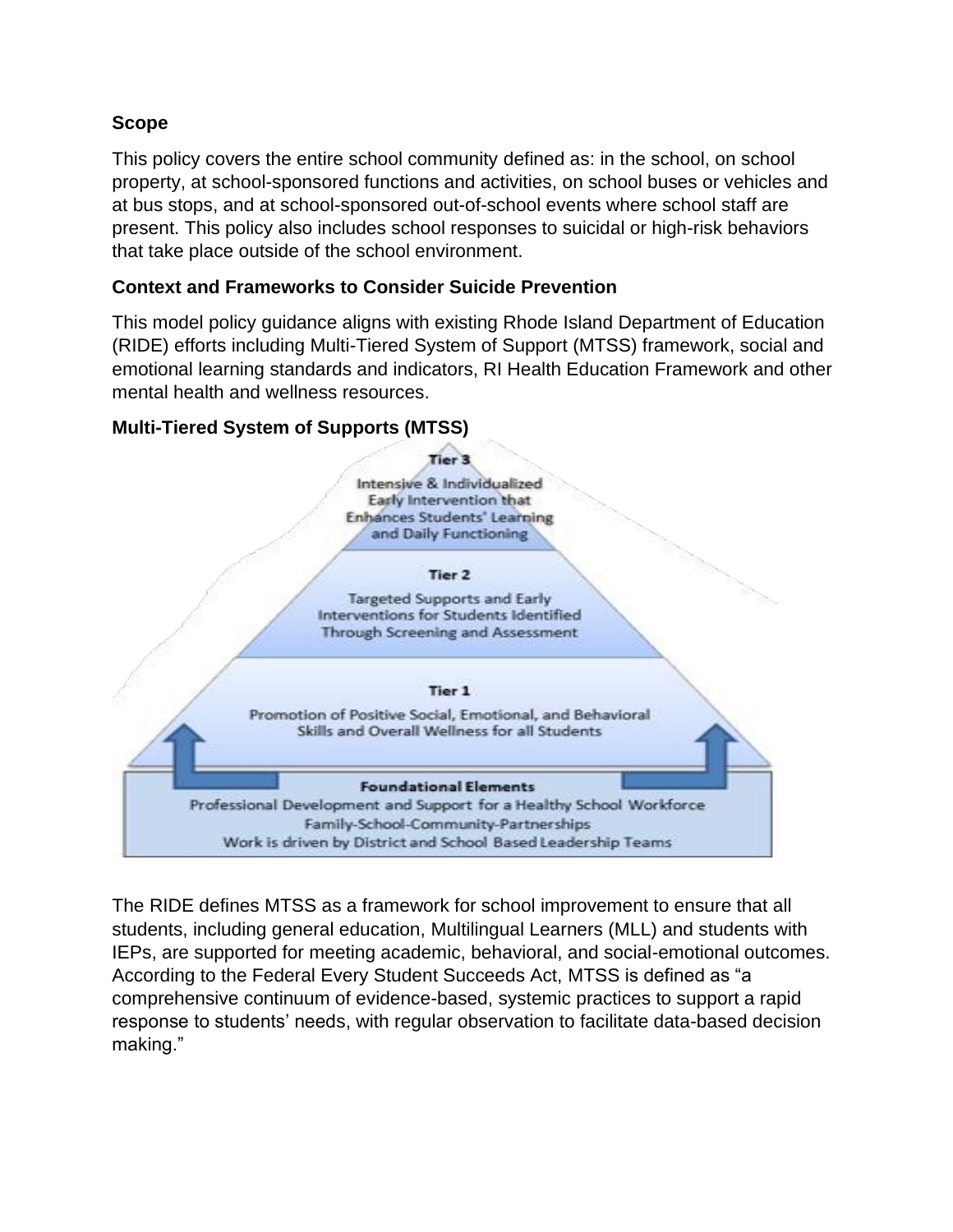The utility of this framework for all students is evident when there is an understanding of each of the tiers within the framework. The adoption of a MTSS framework ensures that all students have equitable access to strong effective core instruction using high quality curriculum and differentiated instructional practices at Tier 1. The Tier 1 supports are foundational and ensure that policies, programs and practices provide a predictable and safe learning environment for all students. Tier 2 includes the addition of evidencebased group interventions for students who could benefit from that support. Tier 3 includes intensive evidence-based interventions that may be provided by school based mental health support professionals or mental health professionals in the community.  

## **A Comprehensive Approach to Suicide Prevention**

The [Suicide Prevention](https://www.sprc.org/) Resource Center (SPRC) is the only federally supported resource center devoted to advancing the implementation of the [National Strategy for](https://store.samhsa.gov/product/National-Strategy-for-Suicide-Prevention-2012-Goals-and-Objectives-for-Action/PEP12-NSSPGOALS)  [Suicide Prevention.](https://store.samhsa.gov/product/National-Strategy-for-Suicide-Prevention-2012-Goals-and-Objectives-for-Action/PEP12-NSSPGOALS) SPRC is funded by the U.S. Department of Health and Human Services' [Substance Abuse and Mental Health Services Administration](http://www.samhsa.gov/) (SAMHSA). Suicide is a multifaceted problem which requires a multi-faceted approach. There may be practices happening in your school and district that are protective and can be part of a comprehensive approach to suicide prevention, intervention and postvention, including the MTSS Framework. The SPRC provides information on a Comprehensive [Approach to Suicide Prevention.](https://www.sprc.org/effective-prevention/comprehensive-approach) This includes:

- [Identify and Assist Persons](https://www.sprc.org/comprehensive-approach/identify-assist) at Risk
- [Increase Help-Seeking](https://www.sprc.org/comprehensive-approach/help-seeking)
- [Ensure Access to Effective Mental Health and Suicide Care and Treatment](https://www.sprc.org/comprehensive-approach/effective-care)
- [Support Safe Care Transitions and Create Organizational Linkages](https://www.sprc.org/comprehensive-approach/transitions-lInkages)
- [Respond Effectively to Individuals in Crisis](https://www.sprc.org/comprehensive-approach/respond-to-crisis)
- [Provide for Immediate and Long-Term Postvention](https://www.sprc.org/comprehensive-approach/postvention)
- [Reduce Access to Means of Suicide](https://www.sprc.org/comprehensive-approach/reduce-means)
- [Enhance Life Skills and Resilience](https://www.sprc.org/comprehensive-approach/life-skills)
- [Promote Social Connectedness and Support](https://www.sprc.org/comprehensive-approach/social-connectedness)

Presently, there is no published empirical investigation that explicitly links implementation of the MTSS framework (with fidelity) to reduction in youth suicides. However, there are logical ways to directly link implementation of MTSS (with fidelity) to enhancing social-emotional-behavioral wellness by 1) reducing risk factors that directly associate with suicide, 2) mitigating the adverse impact of risk factors in the event they are present (such as exposure to high levels of Adverse Childhood Experiences (ACES) or experiencing trauma) as a result of 3) building and enhancing protective factors in each student's life.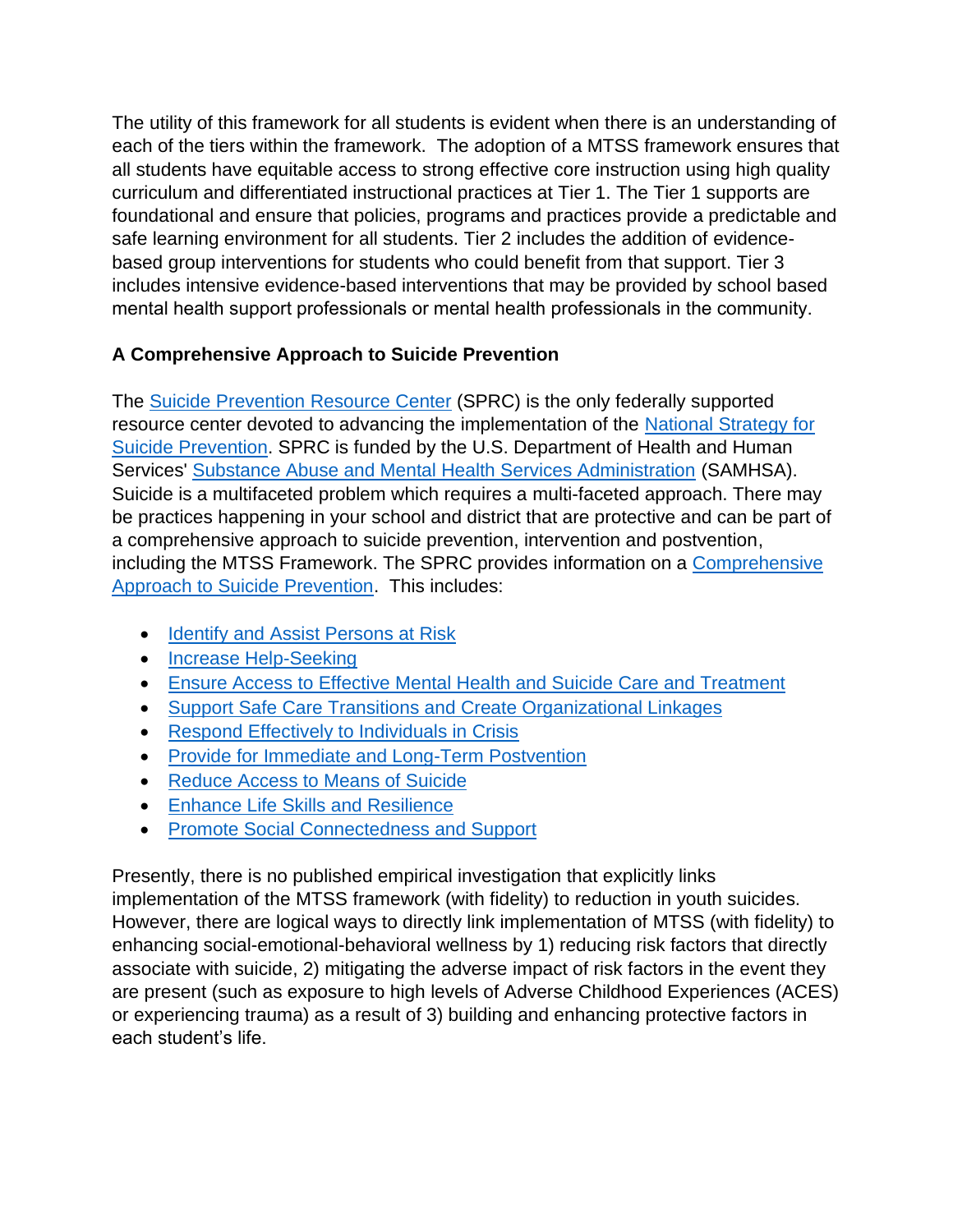## **Rhode Island Data Context**

Rhode Island overall has a low rate of suicide deaths per 100,000 population. The state is ranked  $43<sup>rd</sup>$  of 50 states in the nation in suicide deaths per 100,000 population and ranked second lowest in New England. The proportion of suicide deaths reported by county of residence was consistent with the distribution of the Rhode Island population (Source: 2010 Census). This means that there are no places in Rhode Island where there are significantly more suicides than we would expect to see, based on the percent of the population that lives there. Overall, more males die by suicide than females. The rate of suicide deaths among males in Rhode Island for 2015-2019 was about 3.3 times higher than for females. People die by suicide at all ages; deaths at younger ages are more frequent among males. Female deaths are somewhat clustered later in life. Additional data concerning suicide in Rhode Island can be found on the [Prevent Suicide](https://preventsuicideri.org/ri-suicide-data/)  [Rhode Island](https://preventsuicideri.org/ri-suicide-data/) website.

Though historically, Rhode Island has low rates of suicide, previous to and during the pandemic we have seen an increase in serious thoughts about suicide and suicidal attempts among young Rhode Islanders. Using emergency department (ED) visit data from the National Syndromic Surveillance System, the Centers for Disease Control and Prevention (CDC) found that in May 2020, during the height of the COVID-19 pandemic, ED visits for suspected suicide attempts began to increase among teens ages 12 to 17. By February-March 2021 ED visits for suspected suicide attempts were 50.6% higher among females 12-17 than during the same period in 2019. Among males in this age group, suspected suicide attempt ED visits increased by 3.7%.

Results from the 2019 [Rhode Island Youth Risk Behavior Survey](https://health.ri.gov/data/adolescenthealth/) (YRBS) show that in the year prior 13.3% of high school students seriously considered attempting suicide (95% confidence intervals [CI]: 11.5-15.4) and 14.7% actually attempted suicide (95% CI: 13.2 – 16.3). Among the U.S high school student population, 8.9% reported attempting suicide in 2019 (95% CI: 7.9 – 10.0), which was significantly lower than that reported by Rhode Island high schools. The prevalence of suicide ideation and attempts among middle school students is disturbing. In 2019, 16.9% of middle school students ever seriously though about killing themselves (95% CI: 14.5-19.6), 11.3% ever made plans to kill themselves (95% CI: 9.2- 14.0) and 6.1% ever attempted suicide (95% CI: 5.0-7.5).

## **Statutory Framework**

This section includes federal and state statutes, polices and guidance that guide the work and may provide additional support for this model policy guidance.

## **Federal Call to Action**

In 2021, the Surgeon General released this Call to Action to bring attention to the growing problem of youth mental health. [Protecting Youth Mental Health: The US](https://www.hhs.gov/sites/default/files/surgeon-general-youth-mental-health-advisory.pdf)  [Surgeon General Advisory](https://www.hhs.gov/sites/default/files/surgeon-general-youth-mental-health-advisory.pdf)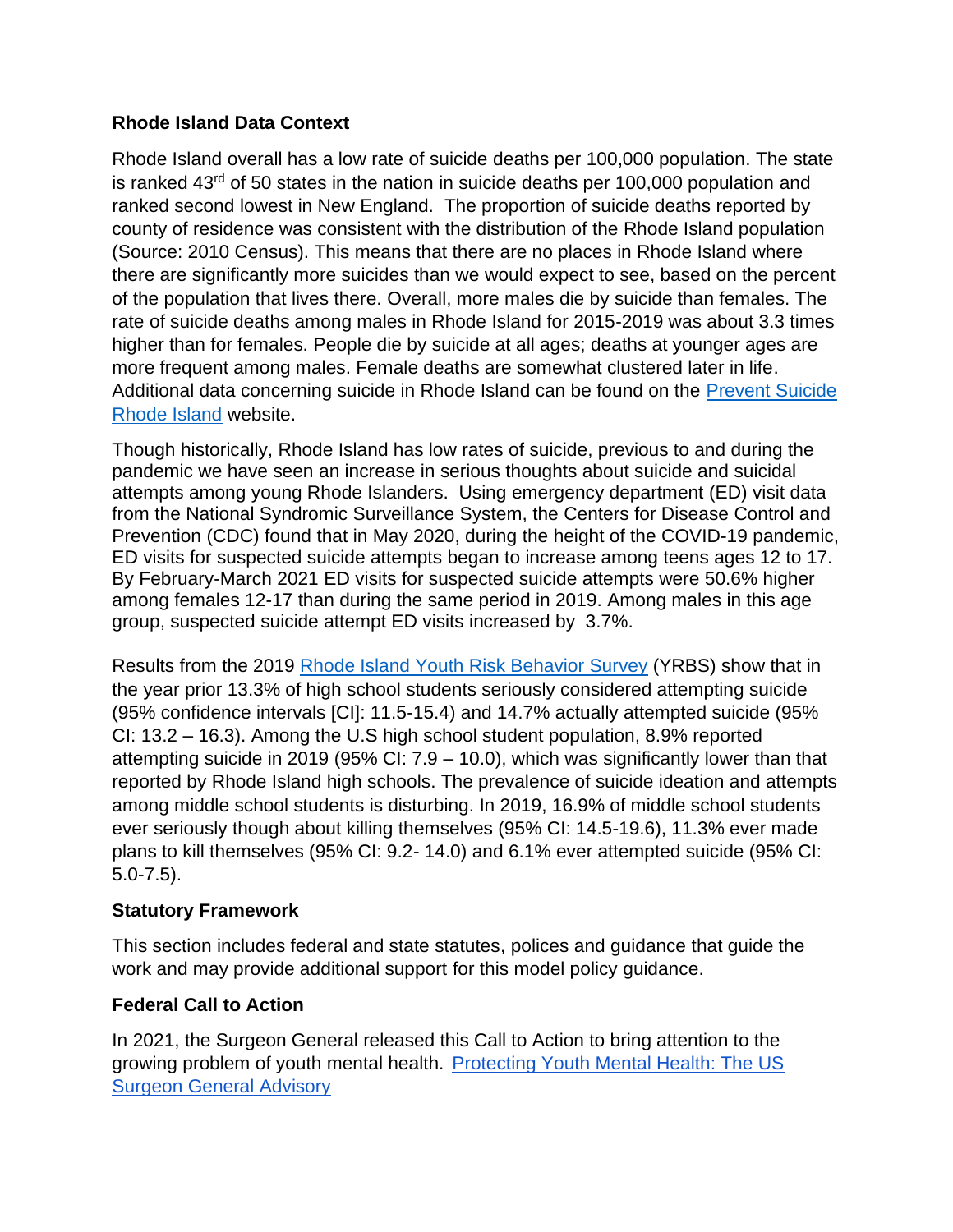#### **Federal Statutes**

[Garrett Lee Smith Memorial Act of 2004,](https://www.congress.gov/bill/108th-congress/senate-bill/2634?r=3) awards grants or cooperative agreements to States or Indian tribes to: (1) develop and implement the suicide prevention strategies in schools, juvenile justice systems, and other child and youth support entities; (2) support organizations actively involved in such strategies and in developing and continuing such strategies; (3) provide grants to institutions of higher education to coordinate the implementation of such strategies; (4) collect and analyze data to monitor the effectiveness of suicide prevention services and for research, technical assistance, and policy developments; and (5) assist eligible entities in achieving their targets for youth suicide reductions.

[Protection of Pupil Rights Amendment \(PPRA\),](https://studentprivacy.ed.gov/faq/what-protection-pupil-rights-amendment-ppra) commonly referred to as the parental consent amendment, applies to all programs and activities of a state education agency, local education agency, or any other entity receiving funds from the U.S. Department of Education. The PPRA expressly requires school districts and other entities receiving federal funding to obtain written consent from parents/guardians before requiring minor students to participate in any survey, analysis or evaluation that reveals information about themselves or their family concerning one or more of eight protected areas. Mental health is one of the protected areas.

[Family Educational Rights and Privacy Act \(FERPA\) \(20 U.S.C. § 1232g; et seq:34 CFR](https://www2.ed.gov/policy/gen/guid/fpco/ferpa/index.html)  [Part 99\) i](https://www2.ed.gov/policy/gen/guid/fpco/ferpa/index.html)s a "Federal law that protects the privacy of student education records. The law applies to all schools that receive funds under an applicable program of the US Department of Education. FERPA gives parents certain rights with respect to their children's education records. These rights transfer to the student when he or she reaches the age of 18 or attends a school beyond the high school level."

[HIPPA Privacy Rule 45 CFR Part 160](https://www.hhs.gov/hipaa/for-professionals/privacy/index.html) allows a parent to have access to the medical records about his or her child, as his or her minor child's personal representative so long as such access is not inconsistent with state or other law.

There are three situations when a parent is not the Student's personal representative under the HIPPA Privacy Rule which are:

- 1. When the minor is the one who consents to care, and the consent of the parent is not required under State or other applicable law;
- 2. When the minor obtains care at the direction of a court, or a person appointed by the court; and
- 3. When, and to the extent that, the parent agrees that the minor and the health care provider may have a confidential relationship.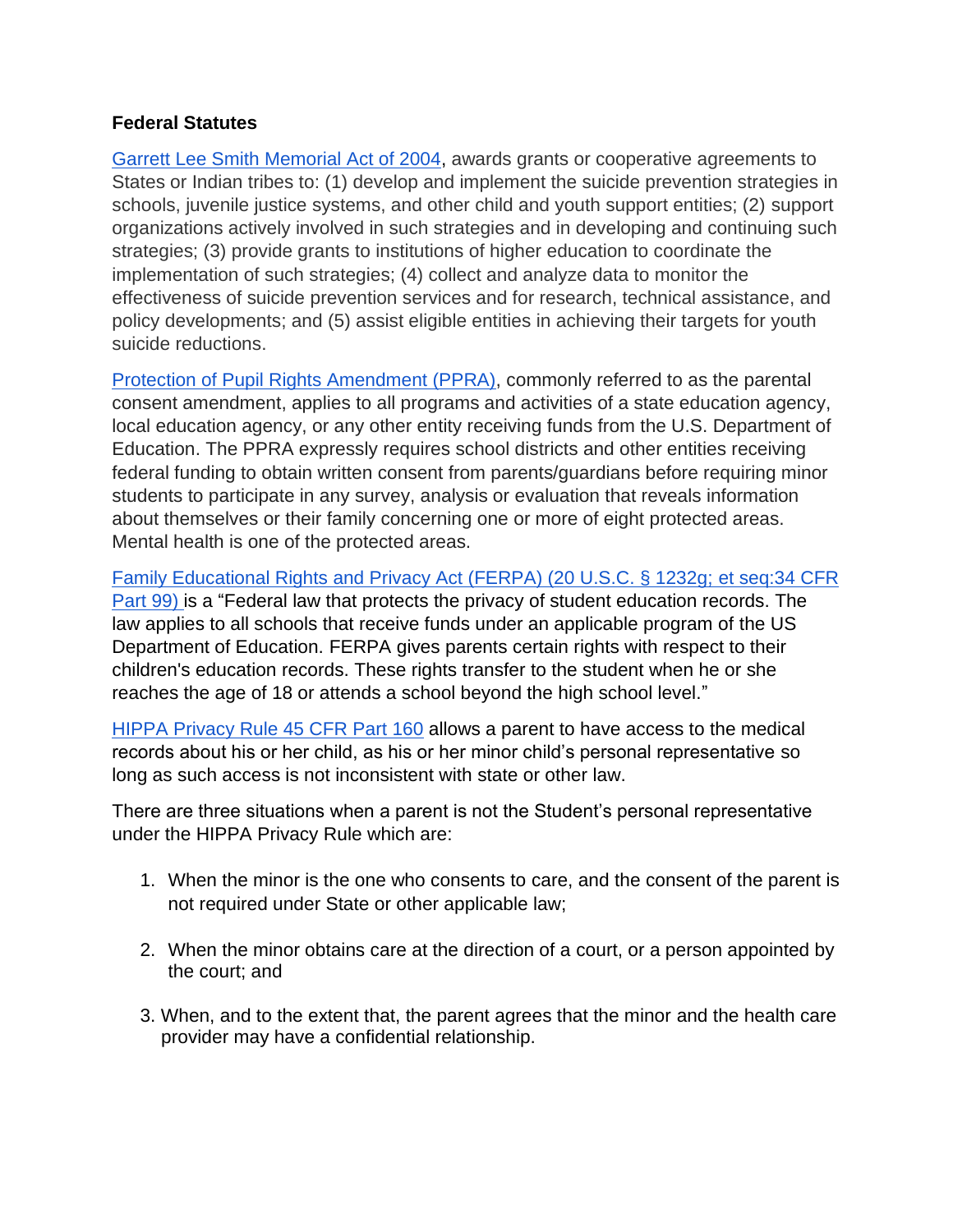#### **Rhode Island State Statutes**

#### [Nathan Bruno Jason Flatt Act](http://webserver.rilin.state.ri.us/BillText/BillText20/SenateText20/S2508.pdf) (RIGL § 16-21.7)

Rhode Island [Safe Schools Act,](http://webserver.rilin.state.ri.us/statutes/title16/16-21/16-21-34.htm) (RIGL § 16-21-34) requires all school districts, charter schools, career and technical schools, approved private day or residential schools and collaborative schools to adopt the [RI Statewide Bullying Policy.](https://www.ride.ri.gov/Portals/0/Uploads/Documents/Students-and-Families-Great-Schools/Health-Safety/RI-Statewide-Bullying-Policy.pdf) RIDE produced additional bullying *guidance* in 2015 including a sample investigation response report form.

[Threat Assessment Teams and Oversight Committees](http://webserver.rilin.state.ri.us/Statutes/TITLE16/16-21/16-21-23.2.HTM) (RIGL §16-21-23.2) which specifies that: "Each local school board or committee shall adopt written policies for the establishment of threat assessment teams, including the assessment and intervention with individuals whose behavior may pose a threat to the safety of school staff or students, consistent with the model policies developed by the School Safety Committee. Such policies shall include procedures for referrals to community services or health care providers for evaluation or treatment when appropriate.

[Requirements of school safety plans, school emergency response plans, and school](http://webserver.rilin.state.ri.us/Statutes/TITLE16/16-21/16-21-24.HTM)  [crisis response plans](http://webserver.rilin.state.ri.us/Statutes/TITLE16/16-21/16-21-24.HTM) (RIGL §16-21-24). The law requires RIEMA, in coordination with RIDE to develop a template for school districts to work with local police and fire departments to create a school safety plan and emergency response plan. Each school safety plan must include "policies and procedures for annual school safety training and a review of the school crisis response plan for staff and students." A [Model School](https://www.ride.ri.gov/StudentsFamilies/HealthSafety/EmergencyPreparedness.aspx)  [Safety Plan w](https://www.ride.ri.gov/StudentsFamilies/HealthSafety/EmergencyPreparedness.aspx)as developed by RIEMA, in collaboration with RIDE, the Department of Behavioral Healthcare, Developmental Disabilities, and Hospitals, the Rhode Island Department of Public Safety, Rhode Island State Police and the Division of the State Fire Marshal, and many other stakeholders, which incorporates best practices and state requirements that school districts can adopt or modify to meet their needs.

[Basic Education Plan](https://www.ride.ri.gov/Portals/0/Uploads/Documents/Board-of-Education/Regulations/200-RICR-20-10-1_(BEP).pdf?ver=2018-12-19-142509-640) Section G-14-2.1. "Each LEA shall ensure that schools promote a positive climate with emphasis on mutual respect, self‐control, good attendance, order and organization, and proper security. Each LEA shall develop protocols that define a set of discipline strategies and constructs that ensure that students and adults make positive behavioral choices and that are conducive to a safe and nurturing environment that promotes academic success."

[Instruction in health and physical education\(16-22-4\)](http://webserver.rilin.state.ri.us/Statutes/TITLE16/16-22/16-22-4.HTM) **"**All children in grades Kindergarten through twelve (12) attending public schools, or any other schools managed and controlled by the state, except as provided in § 16-100-3(d), shall receive in those schools instruction in health and physical education under rules and regulations the department of elementary and secondary education may prescribe or approve during periods that shall average at least twenty (20) minutes in each school day." This [provision goes on to state: "The department of elementary and secondary education shall incorporate, in consultation with the state department of behavioral healthcare,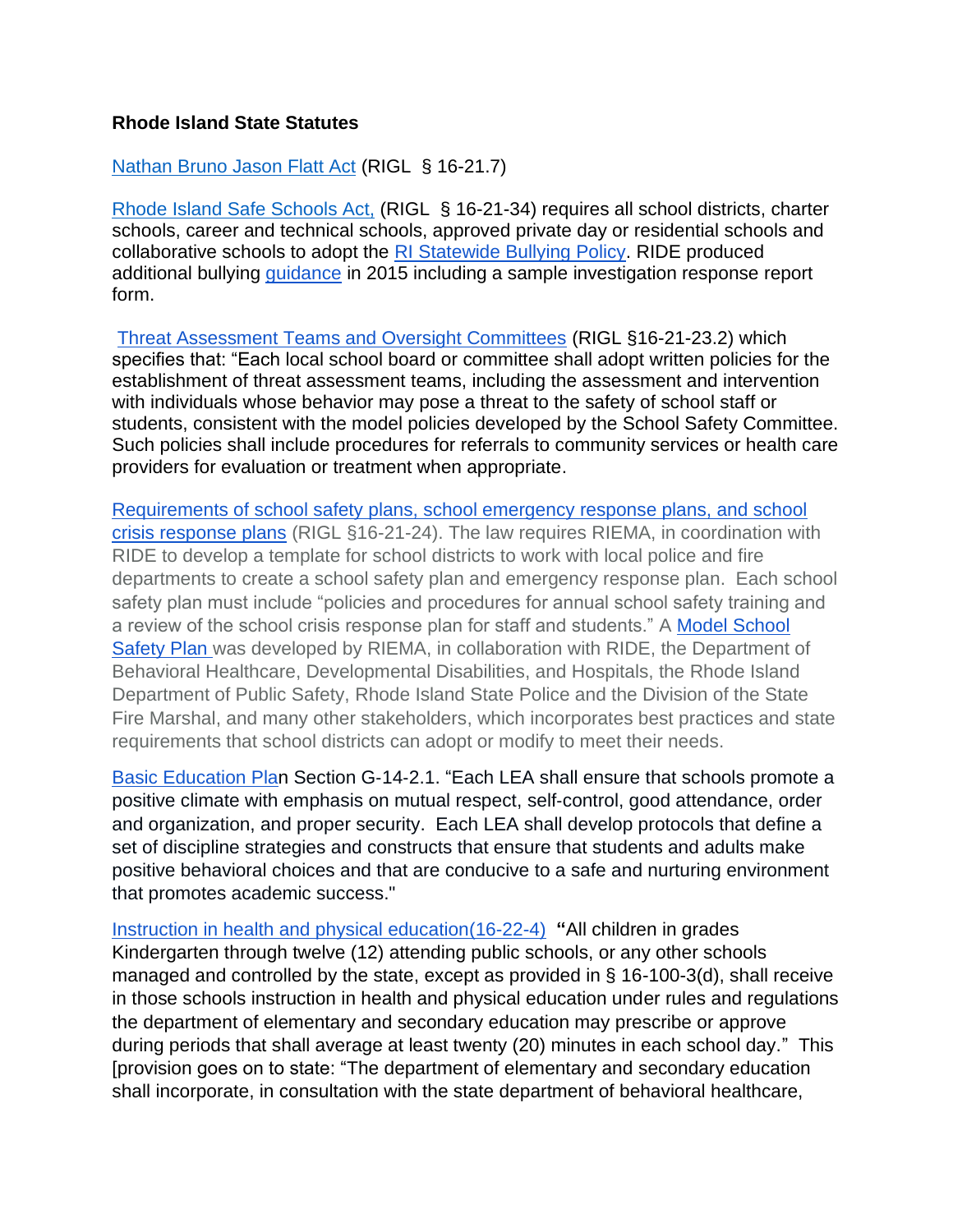developmental disabilities and hospitals, substance abuse prevention and suicide prevention into the health education curriculum. For the purpose of this section, "substance abuse prevention" means the implementation of evidence-based, ageappropriate programs, practices, or curricula related to the use and abuse of alcohol, tobacco, and other drugs; "suicide prevention" means the implementation of evidencebased, appropriate programs." In accordance with this statute, the administrative head of the school is responsible for developing a manual of procedures governing health education including the prevention and management of injuries and violent behaviors for the protection and safety of students on school premises and at authorized school activities." Specific content area requirements in statute includes: "Safety and Injury Prevention: the causes, effects, treatment, and prevention of behaviors that can result in unintentional or intentional injury; and: Suicide Prevention: the causes, effects, and treatment of behaviors related to suicide."

[RI Age of Consent \(](http://webserver.rilegislature.gov/Statutes/TITLE23/23-4.6/23-4.6-1.htm)RIGL § 23-4.6-1) for medical and surgical care is 16 years old.

[Child Death Review \(RIGL § 23-4-3\)](http://webserver.rilegislature.gov/Statutes/TITLE23/23-4/23-4-3.htm) Office of the State Medical Examiner – is responsible for "a multidisciplinary team review of child fatalities with the goal to decrease the prevalence of preventable child deaths and report recommendations for community- and systems-intervention strategies. A child death-review team shall include, but is not limited to, representation from state agencies, health care, child welfare, and law enforcement." The work product of the child death review team is confidential and protected under all applicable laws.

[Regulations Governing Protections for Students Rights to be Free from Discrimination on](https://www.ride.ri.gov/Portals/0/Uploads/Documents/Board-of-Education/Regulations/200-RICR-30-10-1_(Transgender_Regulations).pdf?ver=2018-12-19-141720-427)  [the Basis of Sex, Gender, Sexual Orientation, Gender Identity, or Gender Expression](https://www.ride.ri.gov/Portals/0/Uploads/Documents/Board-of-Education/Regulations/200-RICR-30-10-1_(Transgender_Regulations).pdf?ver=2018-12-19-141720-427)  [Guidance to Support Transgender and Gender Nonconforming](https://www.ride.ri.gov/Portals/0/Uploads/Documents/Board-of-Education/Regulations/200-RICR-30-10-1_(Transgender_Regulations).pdf?ver=2018-12-19-141720-427) (200-RICR-30-10-0) and the [Guidance for Rhode Island Schools on Transgender and Gender NonConforming](http://www.thriveri.org/documents/Guidance.for.RhodeIsland.Schools.on.Transgender.and.Gender.Nonconforming.Students-2016.pdf)  [Students: Creating Safe and Supportive School Environments](http://www.thriveri.org/documents/Guidance.for.RhodeIsland.Schools.on.Transgender.and.Gender.Nonconforming.Students-2016.pdf) provides additional context around the creation of safe and supportive environments for youth who identify as LGBTQ+

Suicide [Prevention and Awareness](http://webserver.rilin.state.ri.us/Statutes/TITLE16/16-22/16-22-14.HTM) (RIGL §16-22-14) requires RIDE to develop and prescribe a suicide prevention awareness program for public school students in grades 9-12. This statute also requires that the Council for Elementary and Secondary Education develop and provide workshops by the Samaritans, Inc for public school teachers who are teaching the suicide prevention awareness program.

[Educational records access and review rights](http://webserver.rilin.state.ri.us/Statutes/TITLE16/16-71/16-71-3.HTM) (RIGL§16-71-3) Confidentiality of records, is similar to FERPA in that this statute safeguards the right of privacy of student education records however this statute only applies to public schools.

[Right to a safe school](http://webserver.rilin.state.ri.us/Statutes/TITLE16/16-2/16-2-17.HTM) (RIGL §16-2-17) asserts that "each student, staff member, teacher, and administrator has a right to attend and/or work at a school which is safe and secure, and which is conducive to learning, and which is free from the threat, actual or implied, of physical harm by a disruptive student."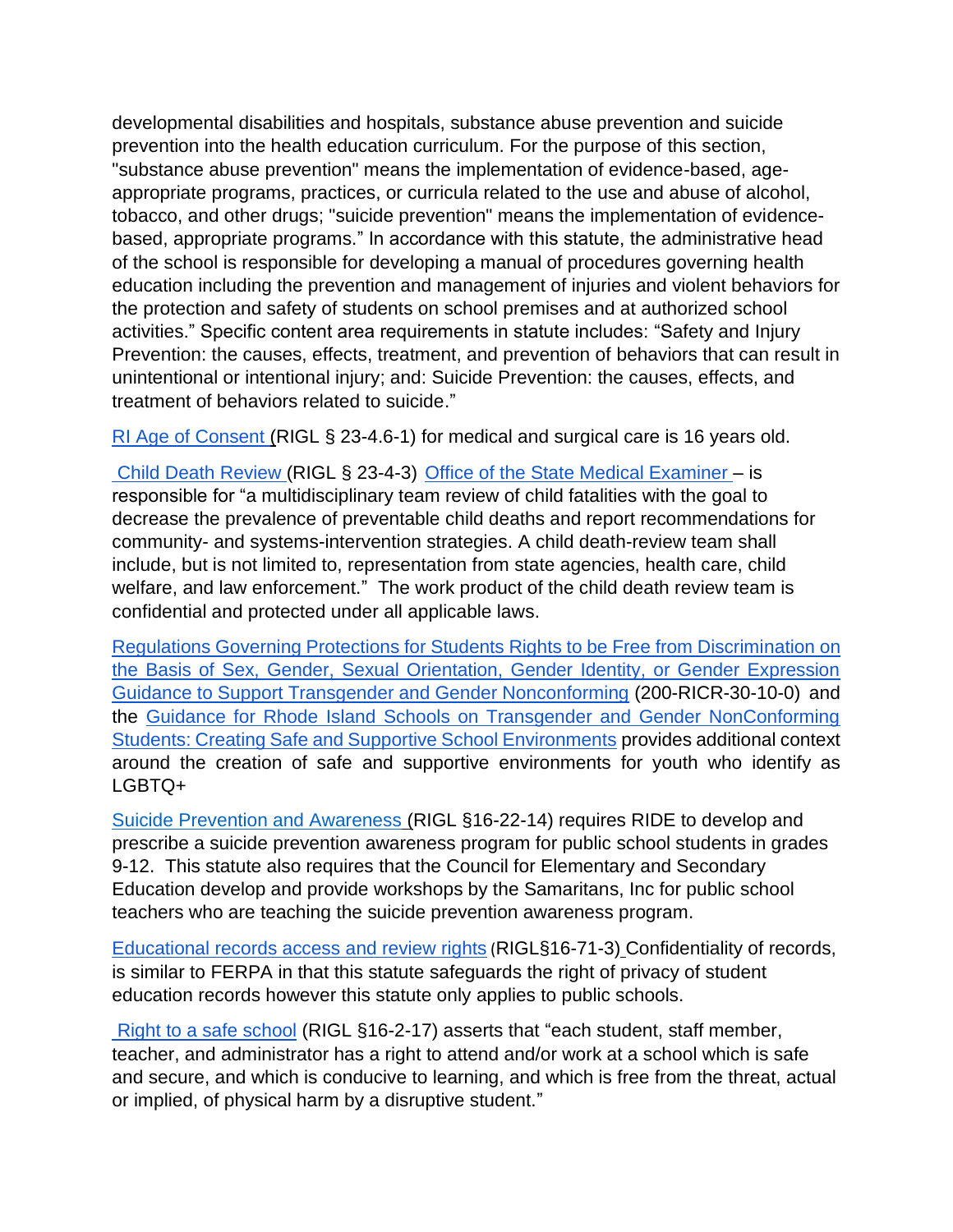## **Suicide Prevention Initiative RI Efforts**

The Rhode Island Department of Health (RIDOH) has received funds to support suicide prevention for a number of years. The Suicide Prevention Initiative represents a partnership of the RI Department of HEALTH, Rhode Island Student Assistance Services, Bradley Hospital/KidsLink RI, Brown University and a number of Rhode Island school districts. The [Suicide Prevention Initiative Handbook](https://preventsuicideri.org/wp-content/uploads/2021/12/SPI-Handbook.pdf) contains a referral process that is recommended for referring a student at risk for suicide to appropriate services. The Providence Public School Department adapted this referral process specific to their schools. Both referral processes are included as resources here in.

# **Suicide Prevention**

## **Classroom Based Support**

Per the requirements of the Nathan Bruno Act, each public middle school and high school is required to implement an evidence based, developmentally appropriate suicide prevention curriculum for all public-school students in grades 6-12 in each academic year. LEAs can select from a list of curricula listed [here.](https://www.ride.ri.gov/Portals/0/Uploads/Documents/Students-and-Families-Great-Schools/Health-Safety/Mental-Wellness/Resource-List.pdf?ver=2022-03-29-105910-987) Suicide prevention education can be incorporated into classroom curricula (e.g., health classes, freshman orientation classes, science, physical education and others as appropriate). Access to school based mental health professionals is necessary in the event that a student needs support following the training. Per the Act the content of the training must include:

- How to identify appropriate mental health services both within the school and the larger community; and,
- When and how to refer students and their families to those services.

Additional training content could include:

- Focusing on safe and healthy choices and coping strategies focused on resilience building;
- Recognizing risk factors and warning signs of mental health conditions and suicide in oneself and others; and,
- Identifying help seeking strategies for oneself and others (American Foundation for Suicide Prevention).

Per the Act, this training is required for all students every year. School leaders and teams are advised to use professional judgement in exempting a child from instruction. If you feel that a student may be uncomfortable with the training or if a student expresses discomfort related to the training, other support avenues should be pursued.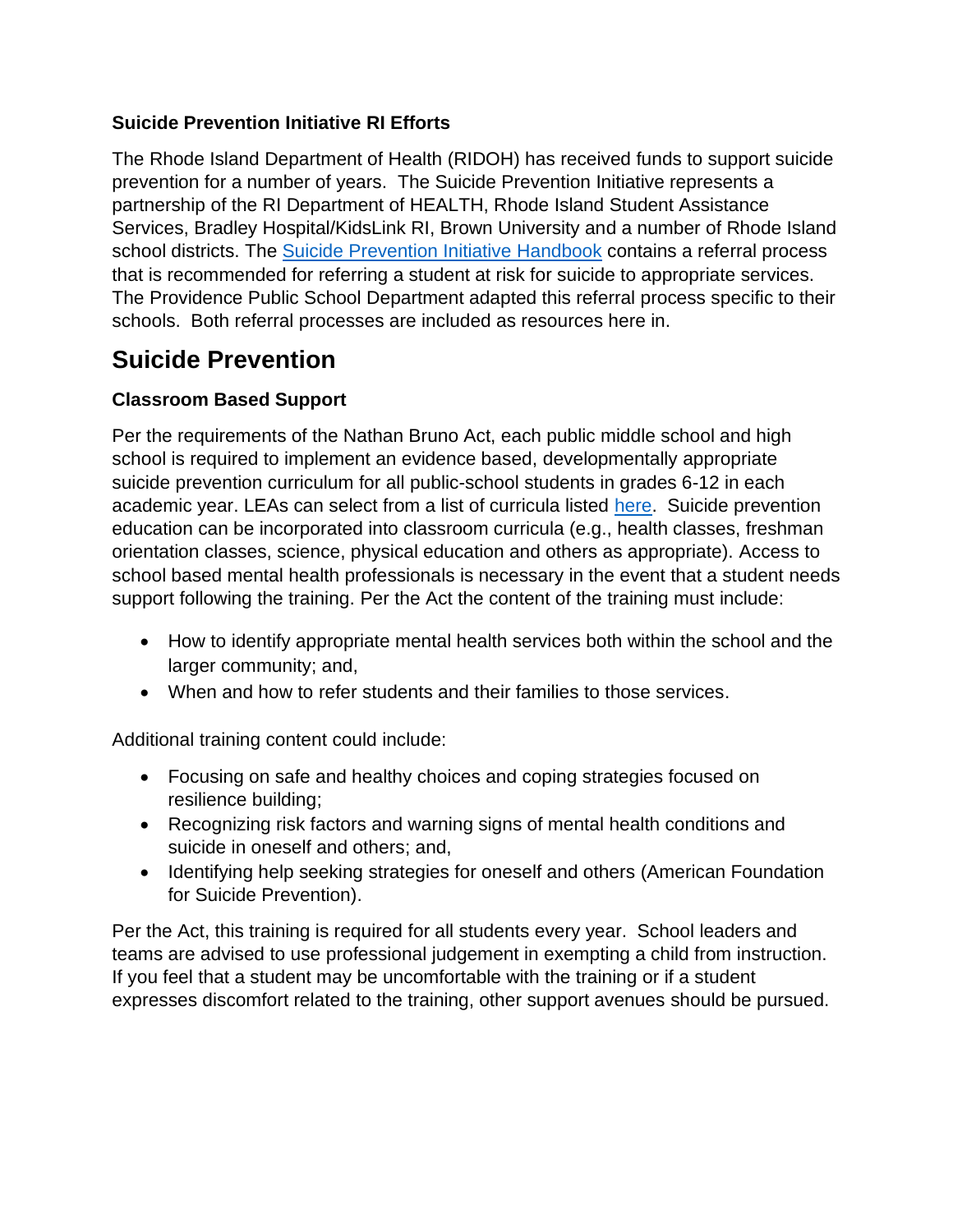## **Staff Professional Development**

The Act requires that all public school personnel hired or contracted by the school district, including, but not limited to: teachers, administration, custodians, lunch personnel, substitutes, nurses, coaches and coaching staff, and volunteers will receive a training in suicide prevention every year.

LEA's may choose from a list of training materials included [here.](https://www.ride.ri.gov/Portals/0/Uploads/Documents/Students-and-Families-Great-Schools/Health-Safety/Mental-Wellness/Resource-List.pdf?ver=2022-03-29-105910-987) Approved training materials and instruction must include:

- How to identify appropriate mental health services both within the school and the larger community, and
- When and how to refer youth and their families to those services.

These materials and instruction are to be given by qualified suicide prevention instructors as determined by the entities and groups.

As part of best practice, all suicide prevention training should be offered in coordination with school-based mental health professionals. These individuals may receive advanced training specific to suicide prevention. Access to and participation in training of trainer models for suicide prevention will enable districts to build their capacity to implement provisions of the Nathan Bruno Act. Although school based mental health professionals, as a result of their training, would be in a strategic position to support these trainings, other education professionals such as school nurses, health and physical education teachers or other content teachers, by virtue of their lived experiences, may have an interest in leading these trainings with appropriate preparation. Districts may:

- offer suicide prevention training as part of new employee training and orientation;
- provide additional professional development in suicide risk assessment and crisis intervention to mental health professionals including school counselors, psychologists, social workers, as well as school nurses; and
- include the requirement for suicide prevention training within school food, school maintenance and other contractual service providers.

The RI Department of Behavioral Health Developmental Disabilities and Hospital developed the [Family Behavioral Health Crisis Plan.](https://bhddh.ri.gov/mental-health/individual-and-family-information/family-behavioral-health-crisis-plan) This is a prevention resource to help families plan in the event of a behavioral health crisis. It is available in English, Spanish and Portuguese.

## **Suicide Intervention**

## **Assessment and Referral**

Schools could link this work to the requirements of school safety plans, school emergency response plans and school crisis response plans, as a way to streamline crisis response protocols and ensure that all appropriate staff are involved in emergency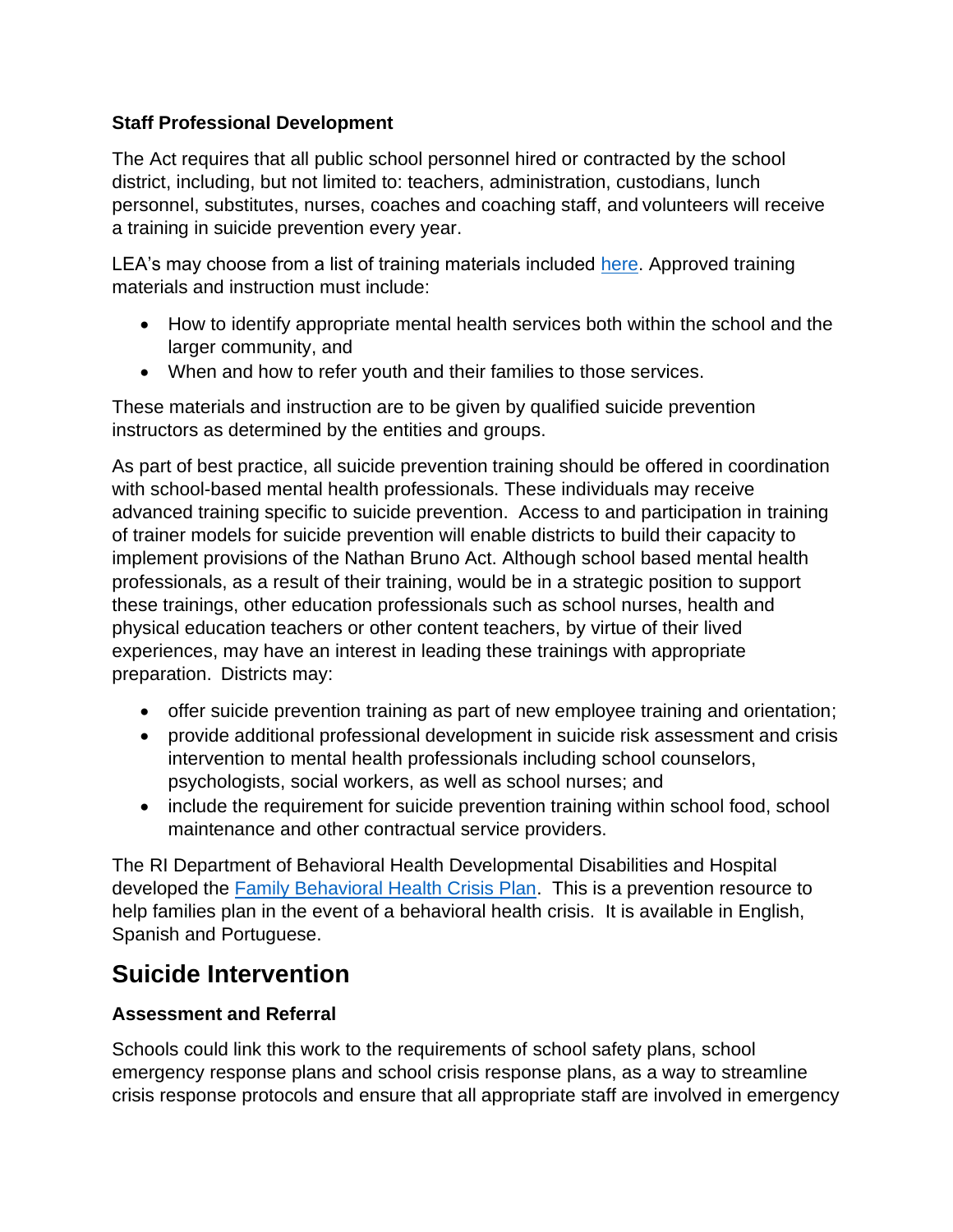response efforts. Schools can use the Suicide Prevention Initiative flowchart or the Providence Public School Department protocol adapted from the State protocol as a visual reference for this section.

Students identified by peers or staff as potentially suicidal shall be seen immediately by members of the school-based mental health team. The school-based mental health professional will assess the risk and facilitate a referral if necessary and appropriate. [Kids Link](https://www.lifespan.org/centers-services/kids-link-ri) RI™ is a behavioral health triage service and referral network. It represents a collaboration of Gateway Healthcare, Lifespan, Hasbro Children's Hospital and Bradley Hospital, Kids' Link RI is available 24 hours a day, seven days a week to help triage children and youth in need of mental health services and refer them to treatment providers. Kids Link RI can also provide after care and support services for students and families.

Districts may also explore the resource in the Unite US platform. [Unite Us](https://rhodeisland.uniteus.com/about/) is a coordinated care network of health and social service providers serving RI. Interested districts and schools can contact Unite Us directly for more information about the service. This platform could enhance district level supports to children and families by linking with organizations and services that address the social determinants of health that can influence student success in school.

If a **student is not in immediate danger,** the school team can create a safety plan with the student and connect the student and family to resources. The team can set up a follow-up with the student to check in with progress on accessing the resources and assess how the student is managing.

If the **student is in crisis but not in immediate danger**, the school principal and parent should be contacted. Then, with parent permission, the school based mental health professional can contact Kids Link RI at [1-855-543-5465](tel:1-855-543-5465) to connect the student and family with support services. Kids Link RI can enroll students in a same day emergency evaluation or a same week crisis evaluation based on need. This can be determined using the Rhode Island Suicide Prevention Screener found in the [Rhode](https://preventsuicideri.org/wp-content/uploads/2021/12/SPI-Handbook.pdf)  Island [Suicide Prevention](https://preventsuicideri.org/wp-content/uploads/2021/12/SPI-Handbook.pdf) Initiative Handbook.

**Students who are in immediate danger and crisis** should be transported to the hospital immediately. The building administrator and parent needs to be contacted. Parents need to consent to enable Kids Link RI to follow-up with the student as well as consent to communicate with the school designee. The school-based teams need to meet with the family to establish re-entry supports.

## **Any student in crisis and/or danger should not be left alone.**

A referral process should be prominently disseminated to all staff members, so they know how to respond to a crisis and are knowledgeable about the school and community-based resources. This process should be shared with parents, caregivers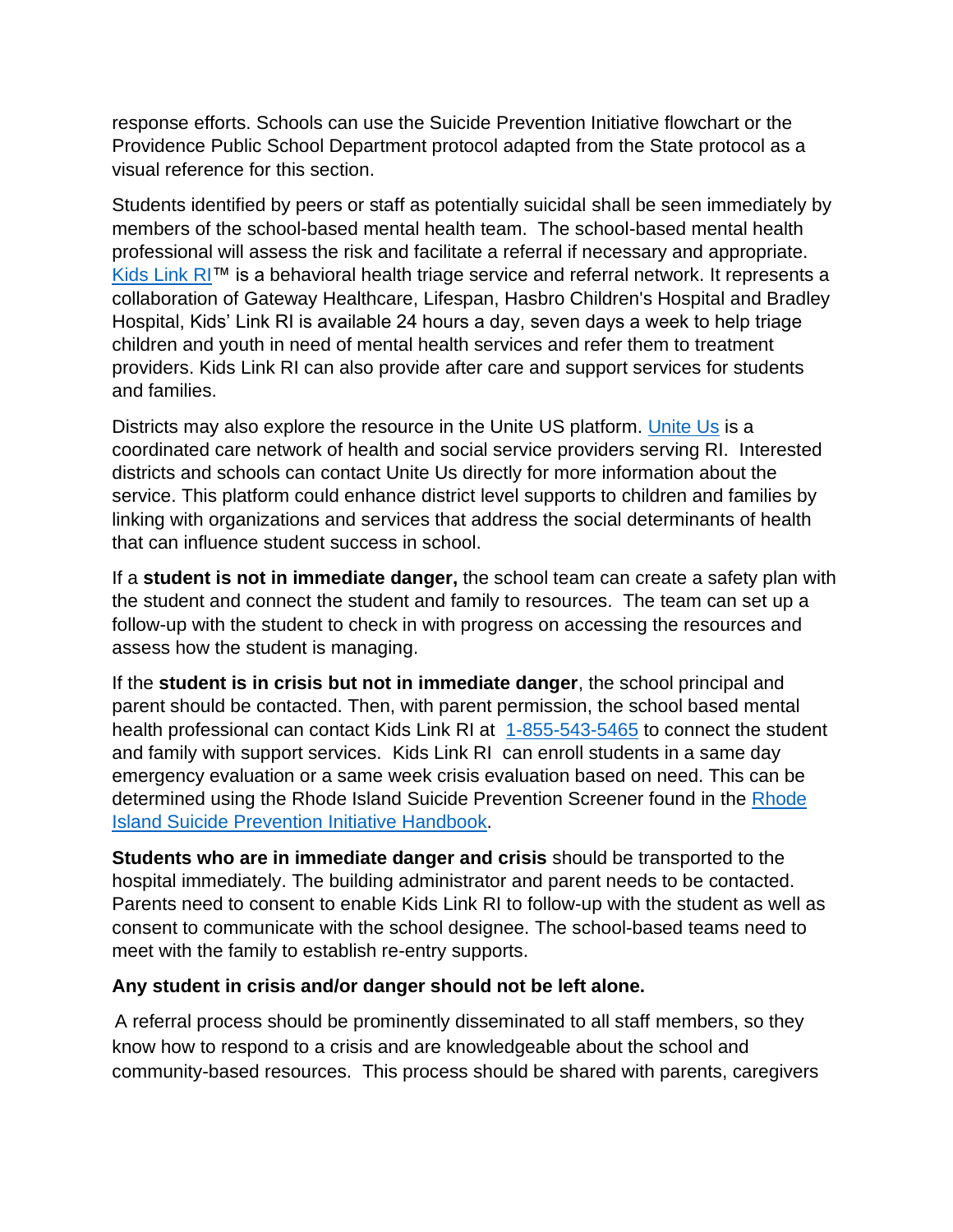and students. The recommended referral process to be used as a starting point is listed in the [Rhode Island Suicide Prevention Initiative Handbook.](https://preventsuicideri.org/wp-content/uploads/2021/12/SPI-Handbook.pdf)

Districts and schools are strongly encouraged to disseminate and display the referral protocol and flow chart to all staff members so that they know how to respond to a crisis as well as be aware of school and community-based resources in an urgent situation.

The Superintendent or designee shall establish crisis intervention procedures to ensure student safety and appropriate communications if a suicide occurs or an attempt is made by a student or adult on campus or at a school-sponsored activity.

#### **Parental Notification and Involvement**

As indicated above, a parent/guardian needs to be notified if their child is in danger or in crisis. Schools will need to verify that any follow-up treatment that is recommended has been accessed. Parents may be required to provide documentation of care for the student following the student's mental health-related absence, though this may be determined by the school district on a case-by-case basis. While there is no law that requires or prohibits such documentation as a precondition to re-entry following a student's mental health-related absence, in at least once case, the Rhode Island Superior Court found that the school district "had a legitimate and substantial legal basis for insisting upon more information before it allowed [the student] back into classes" because school districts have "a common law duty to protect [the student] and the other students at [the high school] for whom, while on school grounds, they stood *in loco parentis.*" *See Pierre v. City of Providence School Board*, 2014 WL 2807237 at \*8 (R.I. Super. 2014).

In line with Pierre, it is therefore RIDE's position that "schools may require a re-entry letter from a student's mental health provider prior to allowing student to return to school after a mental health examination or related absence. However, in making such a request, the school district must remain mindful that excluding a student from school pending receipt of such a re-entry letter may violate the student's rights under the Individuals with Disabilities Education Act ("IDEA") and/or Section 504 of the Rehabilitation Act of 1973 ("Section 504") if the absence extends beyond 10 days and the school district fails to conduct an appropriate evaluation in connection with the significant change of placement. *See Boston (MA) Public Schools*, 53 IDELR 199 (OCR 2009) (in which the U.S. Department of Education, Office for Civil Rights found that a Massachusetts district failed to meet its obligations under Section 504 to conduct an appropriate evaluation in connection with a significant change of placement following a student's extended mental-health-related absence from school).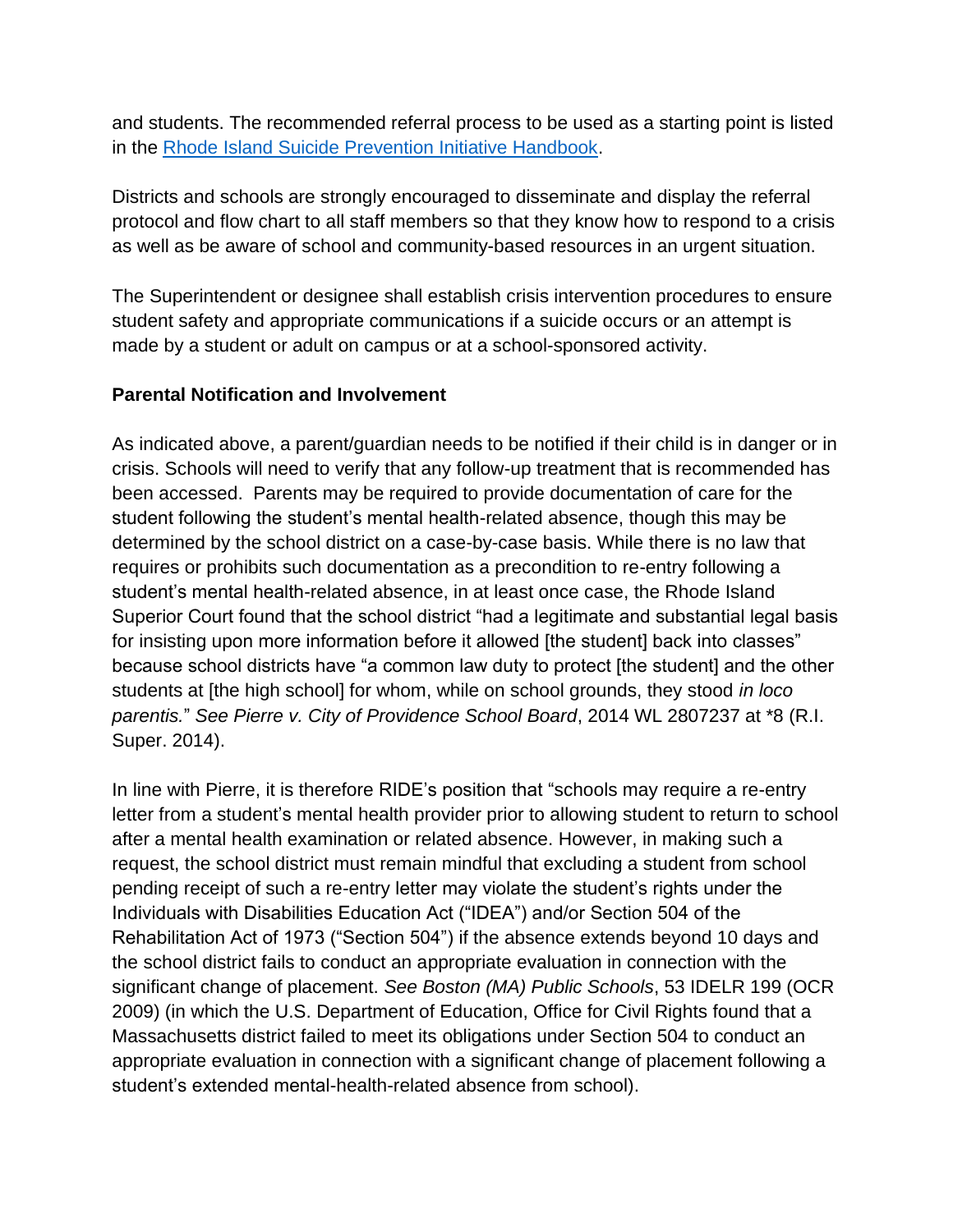In the event that a parent/guardian/caregiver refuses or neglects to access treatment for a student who has been identified as at-risk for suicide or in emotional distress, a member of the school based mental health team will meet with the parent/guardian to identify barriers to treatment (e.g., cultural stigma, financial issues) and work to address the concerns. Unite Us may be a helpful platform here. If follow-up care for the student is still not provided, school staff may consider contacting the RI Department of Children, [Youth and Families, Child Protective Services.](https://dcyf.ri.gov/services/child-protective-services)

District leaders are strongly encouraged to consult with their legal team and to avail themselves of legal resources through the RI school leader professional associations and RIDE.

## **Special Considerations for In School and Out Of School Suicide Attempts.**

If a suicide attempt is made during the school day and on campus, it is important to remember that the health and safety of the student and those around him/her is critical. The following steps should be implemented:

- Remain calm;
- Move all other students out of the immediate area;
- Contact the administrator or designee;
- Call 911 and give them as much information as possible, e.g. suicide note, medications taken, and access to weapons, if applicable;
- Provide medical first aid until a medical professional is available if needed;
- Contact parents/guardians/caregivers as soon as possible.
- Remain with the student and provide comfort, listen, and prompt the student to talk;
- Be comfortable with moments of silence; and
- Promise privacy and help, do not promise confidentiality.

Students should only be released to parents/guardians or to a person who is qualified and trained to provide help.

If a suicide attempt by a student is outside of the school day and off campus, the privacy of the student must be protected. Schools should maintain a confidential record of the actions taken to intervene, support, and protect the student. The following steps should be implemented:

- Contact the parents/guardians and offer support to the family;
- Discuss how the student/family would like the school to respond to the attempt to minimize misinformation and rumors.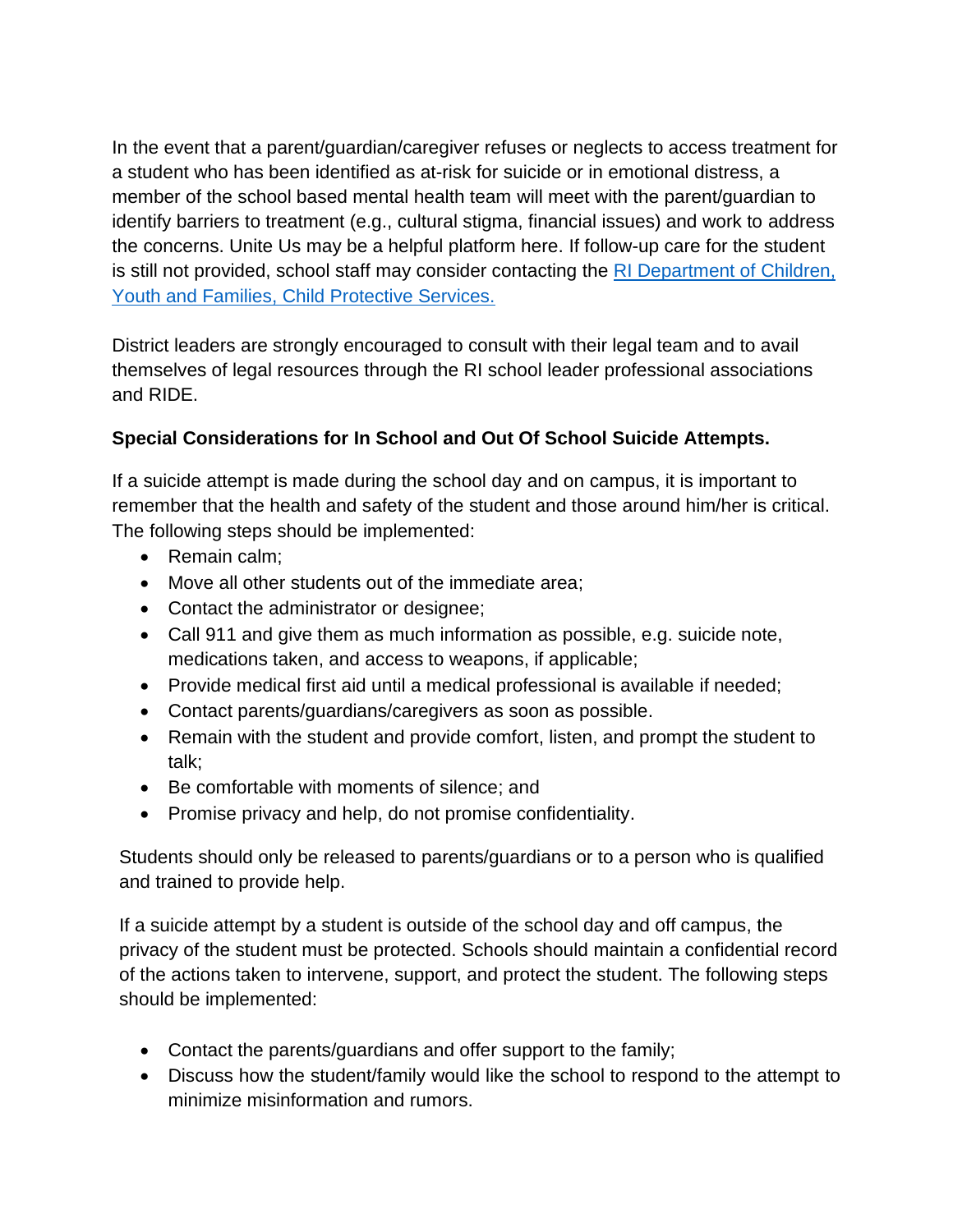- Obtain permission from the parents/guardians to share information to ensure the facts regarding the crisis are accurate;
- Designate a staff member to handle media requests;
- Provide care and determine appropriate support to affected students; and,
- Discuss steps for re-entry to school.

## **Suicide Postvention**

Postvention is an organized response in the aftermath of a suicide to accomplish any one or more of the following:

- To facilitate the healing of individuals from the grief and distress of suicide loss
- To mitigate other negative effects of exposure to suicide
- To prevent suicide among people who are at high risk after exposure to suicide [\(Survivors of Suicide Taskforce\)](https://suicidology.org/wp-content/uploads/2019/09/NationalGuidelines.pdf)

Postvention also includes counseling or other care given to students after another student's suicide or attempted suicide and counseling to students that have made a suicide attempt or have reported ideation. This counselling shall consist of regular check ins, as determined by a mental health professional.

Suicide Postvention Response Plan would include:

- Identification of a media spokesperson for the district;
- Process to notify all staff members;
- Provide emotional support and resources available to staff;
- Communicate to students about suicide death and the availability of support services;
- Prepare staff to respond to needs of students including a review of protocols for referring students for support/assessment;
- Identify students significantly affected by suicide;
- Communicate with the larger school community about the suicide death;
- Identify what platforms students are using to respond to suicide death;
- Identify/train staff and students to monitor social media outlets, and,
- Include long-term suicide postvention responses such as the anniversary of the death, birthday, school-based milestone events.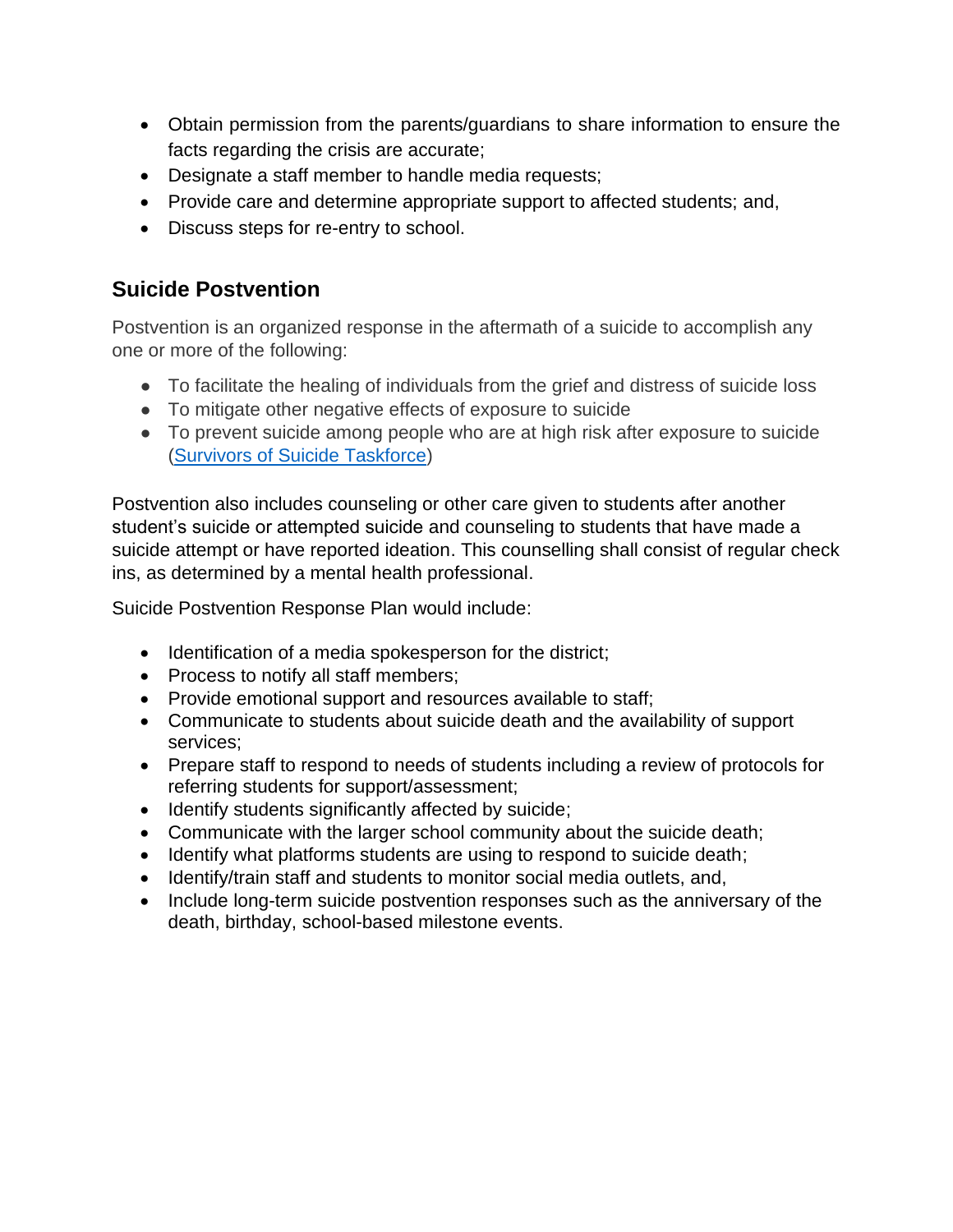## **Model Policy Template**

A requirement of the Nathan Bruno/Jason Flatt Act is for districts to develop and adopt a policy on student suicide prevention to address procedures related to prevention, intervention and postvention. This template is a guide to enable schools to develop their own suicide prevention policy based on the information in the RIDE Model Guidance.

The purpose of this policy is to protect the health and well-being of all students by having procedures in place to prevent, assess the risk of, intervene, and respond to suicide. The policy recognizes:

- Physical and mental health as integral components of student outcomes, both educationally and throughout the lifespan;
- Suicide as a leading cause of death among young people locally, nationally, and globally;
- School's role in providing an environment that is sensitive to individual and societal factors that place youth at greater risk for suicide and helps to foster positive youth development and resilience;
- Comprehensive suicide prevention policies include prevention, intervention, and postvention components; and
- Alignment with other policies, programs and practices that support the overall social, emotional and behavioral health of students (American Foundation of Suicide Prevention, 2022).

## **Curricula and Training**

Per the statute, suicide prevention curricula for grades 6-12 and staff professional development will be selected from the [RIDE approved list.](https://www.ride.ri.gov/Portals/0/Uploads/Documents/Students-and-Families-Great-Schools/Health-Safety/Mental-Wellness/Resource-List.pdf?ver=2022-03-29-105910-987)

The content of the curricula must include:

- How to identify appropriate mental health services both within the school and the larger community; and,
- When and how to refer students and their families to those services.

Additional content could include:

- Focusing on safe and healthy choices and coping strategies focused on resilience building;
- Recognizing risk factors and warning signs of mental health conditions and suicide in oneself and others; and,
- Identifying help seeking strategies for oneself and others (American Foundation for Suicide Prevention).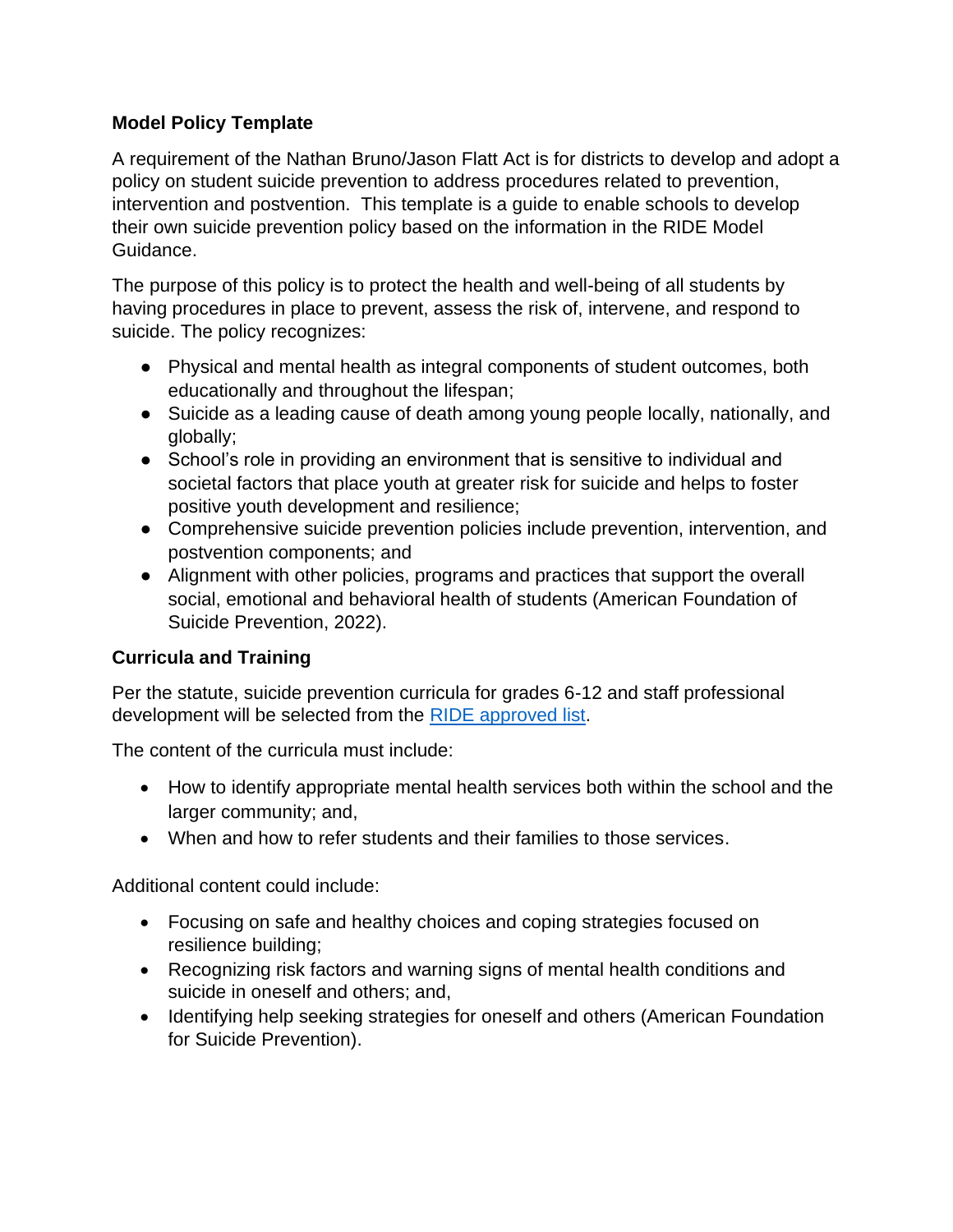Per the statute, anyone working in a school must receive training every year on suicide prevention. Staff approved training materials and instruction shall include training on how to identify appropriate mental health services both within the school and the larger community, and when and how to refer youth and their families to those services. These materials and instruction are to be given by qualified suicide prevention instructors as determined by the entities and groups. School based mental health professionals will play an integral role in the selection of training and curriculum.

Districts could include the configuration of trainings/curricula offered. This would also be a place to include how the training will roll out, inclusion in contracts with vendors who provide school based services and new hire requirements as applicable.

## **Suicide Intervention**

This work will be connected to School Safety Plans, School Emergency Response Plans and School Crisis Response Plans, along with like efforts as appropriate. Districts are encouraged to modify the flow chart to meet local needs and add specifics that will facilitate the process in your district/schools. All protocols must emphasize the safety of the youth as well as other youth in schools.

In every case, parents must be notified to ensure that the youth receive the necessary care. Schools may require a re-entry letter from a student's mental health provider prior to allowing a student to return to school. This may be determined on a case by case basis given the details of each situation. The school's role of "*en loco parentis*" requires that the health and safety of each youth is given consideration.

## **Suicide Postvention**

Postvention is an organized response in the aftermath of a suicide to accomplish any one or more of the following:

- To facilitate the healing of individuals from the grief and distress of suicide loss
- To mitigate other negative effects of exposure to suicide
- To prevent suicide among people who are at high risk after exposure to suicide (Survivors of Suicide Taskforce)

Postvention includes counseling or other care given to students after another student's suicide or attempted suicide. It may include counseling to students that have made a suicide attempt or have reported ideation. This counselling shall consist of regular check ins, as determined by a mental health professional. Schools may delineate the roles and responsibilities of people on the school crisis team for postvention.